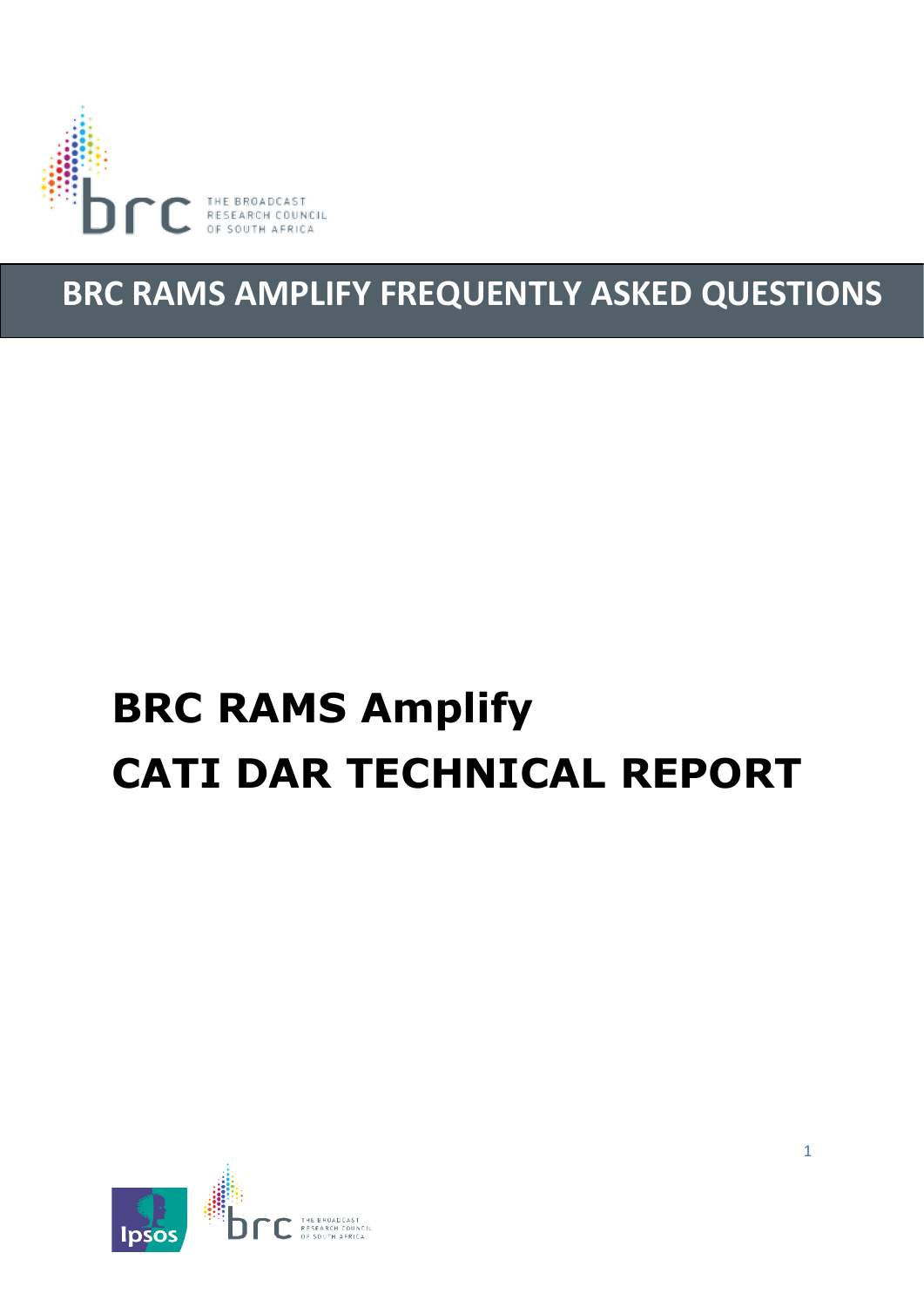### <span id="page-1-0"></span>**Contents**

| How is BRC RAMS Amplify CATI DAR conducted? 3                           |  |
|-------------------------------------------------------------------------|--|
|                                                                         |  |
| Is the CATI DAR method used elsewhere in the world?  4                  |  |
|                                                                         |  |
| How does the BRC decide which radio stations to include in the survey?5 |  |
| How can check whether a radio station was included in the survey?  5    |  |
| How can I request that my radio station be included in the survey?5     |  |
| Will all radio stations be able to view a profile of their listeners? 5 |  |
|                                                                         |  |
|                                                                         |  |
|                                                                         |  |
| My radio station broadcasts in a limited footprint. How do I know what  |  |
|                                                                         |  |
|                                                                         |  |
|                                                                         |  |
|                                                                         |  |
|                                                                         |  |
|                                                                         |  |
|                                                                         |  |
|                                                                         |  |
| The data shows listening for my radio station outside of the station    |  |

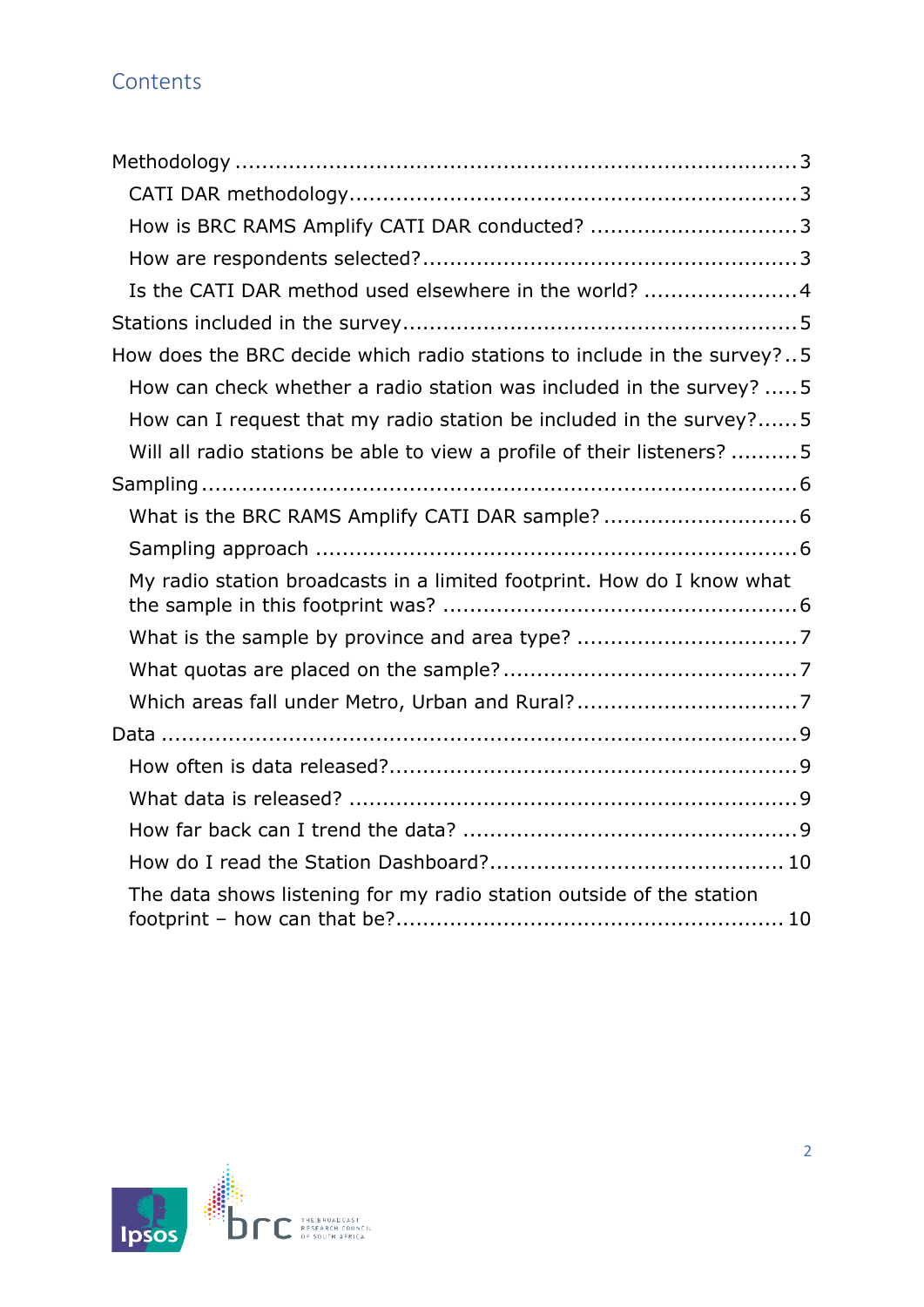## <span id="page-2-0"></span>Methodology

#### <span id="page-2-1"></span>CATI DAR methodology

A full write-up of the methodology is available in the BRC RAM Technical Report on the BRC website.

[Back to Contents](#page-1-0)

#### <span id="page-2-2"></span>How is BRC RAMS Amplify CATI DAR conducted?

The CATI DAR survey approach proposed by Ipsos and accepted by the BRC forms part of a wider bespoke and future-ready radio audience measurement programme including a passive listening panel using MediaCell technology which is still in set-up phase. The RAMS Amplify CATI DAR survey is designed to meet the immediate needs of radio broadcasters and advertisers and to provide a robust sample in the longer term.

The CATI DAR survey consists of daily telephonic interviews, adding to 3 000 interviews every month:

- With individuals aged 15 years or older to collect their demographic information, general media behaviour and radio listenership in the past 7 days and the day preceding the interview ('yesterday').
- With those individuals who have listened to the radio on the day preceding interviewing ('yesterday') to collect their radio station listening data for 'yesterday' by daypart, quarter hour, device and location, for all South African Commercial, Public Broadcasting Service (PBS) and Community radio stations.

The aim is to build a 12-month rolling sample of 36 000 by the end of March 2022, but with the option to provide earlier releases with available data. After a process of scrutiny and independent auditing, it was decided to release a 5-month (April to August 2021) cumulated sample of 15 058. The next release will be based on a 7-month cumulated dataset (April to October 2021).

[Back to Contents](#page-1-0)

#### <span id="page-2-3"></span>How are respondents selected?

The monthly sample is achieved through random digit dialling (RDD). This method provides a random sample of South Africans aged 15 years or older who own cell phones. A random set of cell phone numbers to be used during fieldwork is generated using all prefixes available in South Africa. There is no pre-selection of respondents.

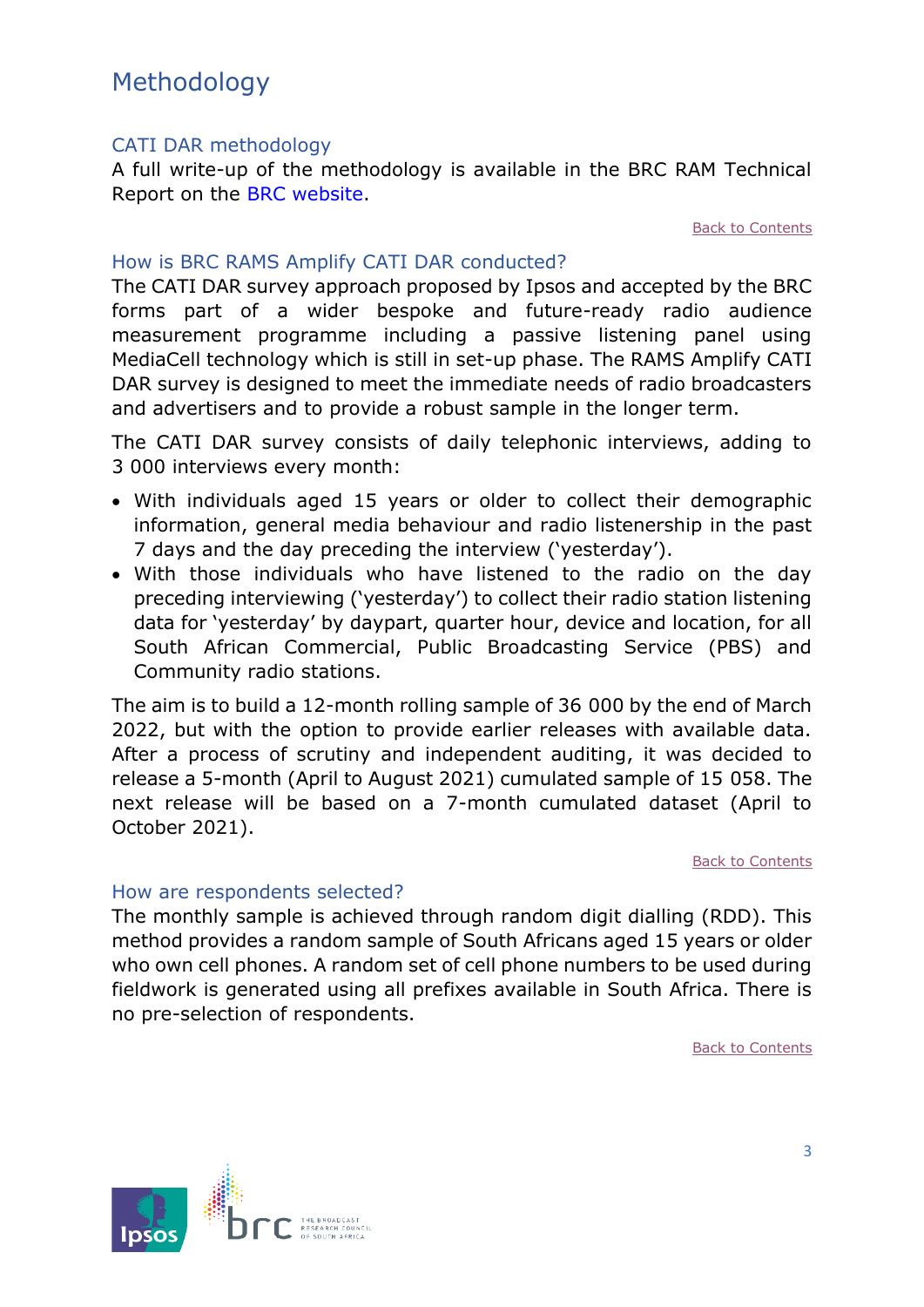#### <span id="page-3-0"></span>Is the CATI DAR method used elsewhere in the world?

According to the Egta Insight report (Edition 2, published January 2018), CATI DAR radio audience surveys are conducted, either as stand-alone surveys or as part of a wider audience measurement solution, in:

- Austria
- Croatia
- Cyprus
- Czech Republic
- France
- Germany
- Greece
- Hungary
- Italy
- Luxembourg
- Poland
- Portugal
- Rumania
- Russia
- Serbia
- Spain
- Ukraine

This is not the total list as there is no central register of radio methodologies world-wide.

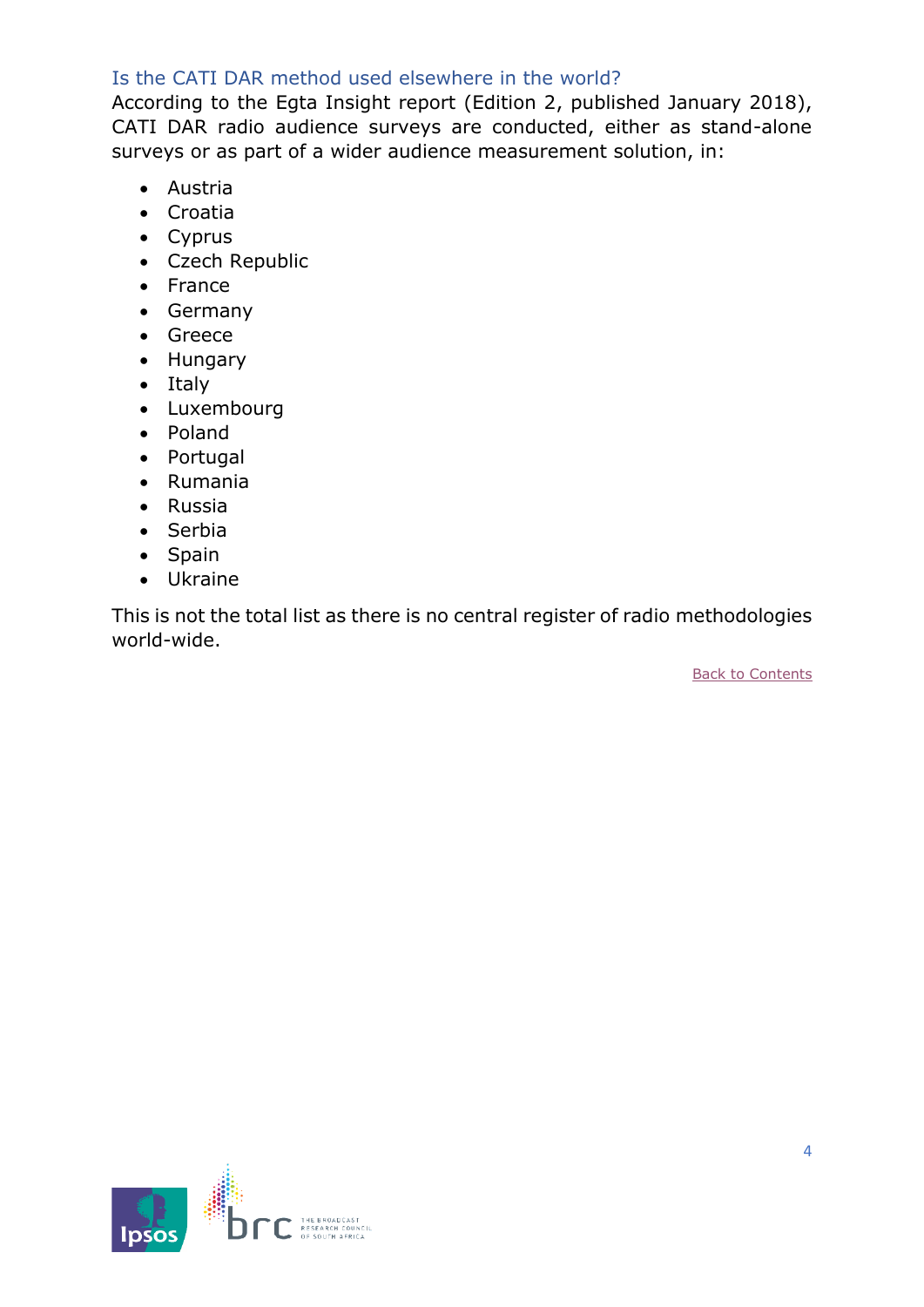## <span id="page-4-0"></span>Stations included in the survey

<span id="page-4-1"></span>How does the BRC decide which radio stations to include in the survey? All stations broadcasting on an AM or FM frequency, as published by The Independent Communications Authority of South Africa (ICASA). Radio stations broadcasting exclusively through streaming will be measured through the MediaCell passive panel, and will become visible once this panel is up and running.

[Back to Contents](#page-1-0)

<span id="page-4-2"></span>How can check whether a radio station was included in the survey? The figures for all stations included in the survey are published on the BRC Website.

[Back to Contents](#page-1-0)

#### <span id="page-4-3"></span>How can I request that my radio station be included in the survey?

Please send an e-mail to the BRC with the station details. Please include all relevant details:

- Station name used in broadcasting
- Station name registered with ICASA
- Station coverage area (provinces)
- Contact person

[Back to Contents](#page-1-0)

#### <span id="page-4-4"></span>Will all radio stations be able to view a profile of their listeners?

Detailed results are released for all stations with a listenership sample. However, we strongly advise against profiling stations with a p7d or 'yesterday' sample lower than 40. Third-Party software providers clearly mark stations with insufficient sample bases.

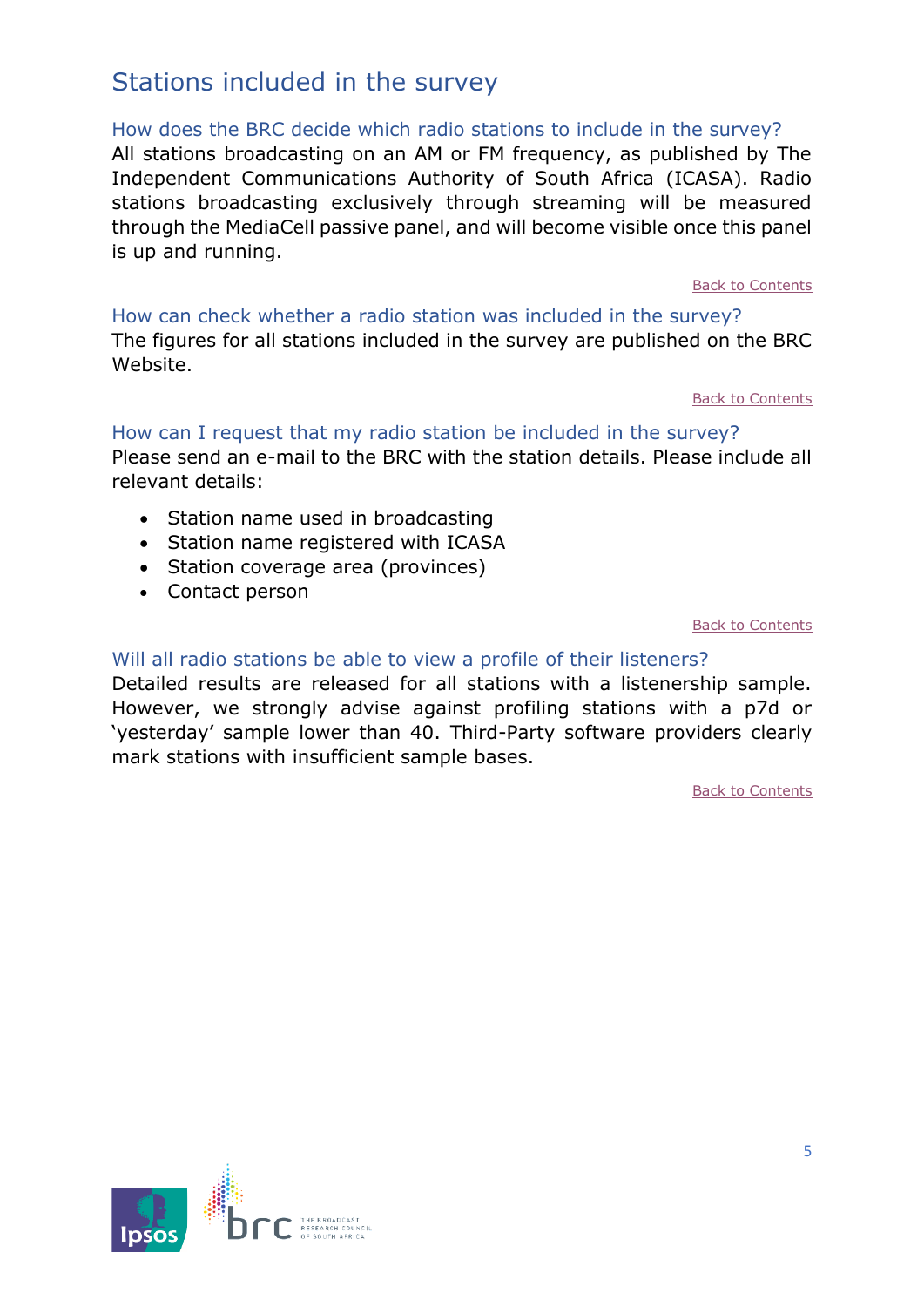## <span id="page-5-0"></span>**Sampling**

A full write-up of the sampling methodology is available in the BRC RAMS Amplify Technical Report on the BRC website.

[Back to Contents](#page-1-0)

#### <span id="page-5-1"></span>What is the BRC RAMS Amplify CATI DAR sample?

36 000 individual interviews over a 12-month period, conducted with individuals aged 15 years or older. The sample comprises 3 000 interviews per month. After 12 months, a monthly rolling 12-month sample will be implemented by adding the latest month to the total 12-month base, and removing the earliest month.

[Back to Contents](#page-1-0)

#### <span id="page-5-2"></span>Sampling approach

The sample is achieved through Random Digit Dialling (RDD) and compared to the target sample on an on-going basis.

Random Digit Dialling, by nature, provides samples that fall out proportionately to the general South African population. As a way to monitor and ameliorate the possible under-representation of non-urban areas, a control measure has been introduced by monitoring ranges of deviation from a proportional ideal as follows:

- If proportion is 50% or more: 7.5% deviation
- 25% 50%: 15% deviation
- 10% 25%: 10% deviation
- 10% or less: 20% deviation

The BRC RAMS Amplify CATI DAR target sampling frame is constructed through a stratified multistage design process in consultation with GTI, using their up-to-date population estimates on key strata, namely Geotype, province, race, age and NLI.

These key sample variables are determined for each respondent during the CATI DAR interview. Achieved sample reports are provided daily to monitor the sample performance against the target.

[Back to Contents](#page-1-0)

<span id="page-5-3"></span>My radio station broadcasts in a limited footprint. How do I know what the sample in this footprint was?

Data is released detailing province, are type (Metro, Urban and Rural), district municipality and metropolitan area type.

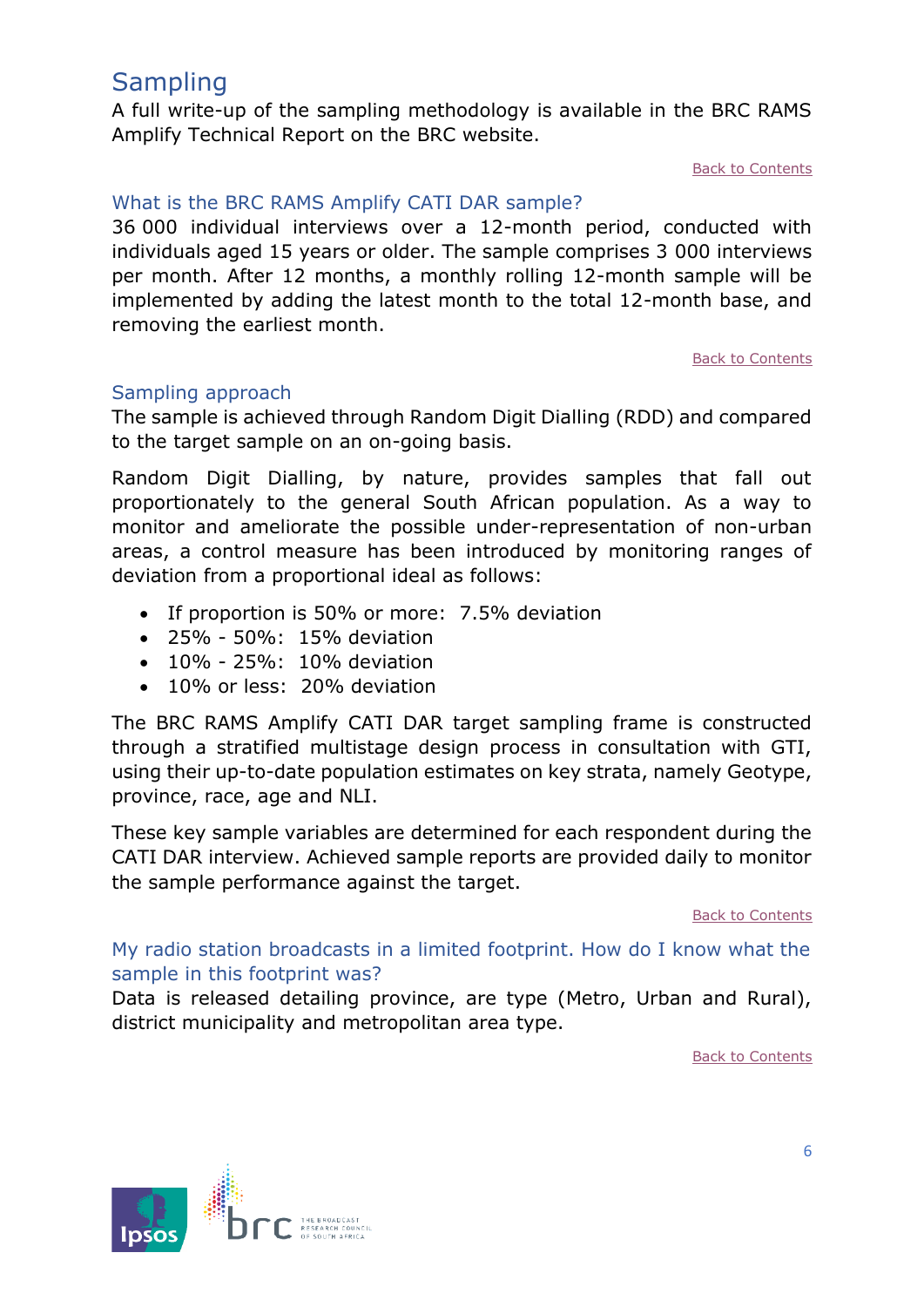#### <span id="page-6-0"></span>What is the sample by province and area type?

The achieved sample for the cumulated Apr-Oct '21 period was:

|                   | <b>Total</b> | Metro   | Urban   | <b>Rural</b> |
|-------------------|--------------|---------|---------|--------------|
| Total             | 21 080       | 9 0 7 8 | 7618    | 4 3 8 4      |
| Eastern Cape      | 1938         | 663     | 810     | 465          |
| <b>Free State</b> | 1 1 4 4      | 365     | 650     | 129          |
| Gauteng           | 6 1 6 8      | 5 4 9 8 | 586     | 84           |
| KwaZulu-Natal     | 3 907        | 1 3 0 5 | 1 3 7 9 | 1 2 2 3      |
| Limpopo           | 2 3 3 9      |         | 1 1 9 4 | 1 1 4 5      |
| Mpumalanga        | 1 7 1 7      |         | 1 0 5 4 | 663          |
| Northern Cape     | 510          |         | 371     | 139          |
| North West        | 1 4 0 3      |         | 998     | 405          |
| Western Cape      | 1954         | 1 247   | 576     | 131          |

[Back to Contents](#page-1-0)

#### <span id="page-6-1"></span>What quotas are placed on the sample?

No quotas are placed on the sample. The sample is a purely random sample. However, the achieved sampled is monitored on a monthly basis against ideal targets for Geotype, province, gender, age, race and NLI and where possible we try to ameliorate notable short-falls through targeting using purchased leads or by closing off over-filled target groups for the month.

[Back to Contents](#page-1-0)

#### <span id="page-6-2"></span>Which areas fall under Metro, Urban and Rural?

Areas are classified into on of three area types based on a fixed set of criteria and using the municipal code and geography type as per Stats SA Census 2011 and subsequent updated population estimates provided by GeoTerra Image (GTI). The definitions are:

- Metro Small Areas (SAs) falling within the boundaries of the eight 'Metropolitan Municipalities' as defined by the National Demarcation Board (that being Ekurhuleni, City of Johannesburg, City of Tshwane, Mangaung, Buffalo City, Nelson Mandela Bay, eThekwini and City of Cape Town) AND classified as 'Urban' according to the geo type variable in the Census 2011 data.
- Urban Small Areas that are within the borders of one of the 'Metropolitan Municipalities' (municipal code) and defined as 'Farm' or 'Traditional' (geography type) or are within the borders of an 'Other Municipality' (municipal code) and defined as 'Urban' (geography type).
- Rural Small Areas that are classified as 'Traditional' or 'Farm' in the Census 2011 data (base on the geo type variable) and are located within 'Other Municipality'.

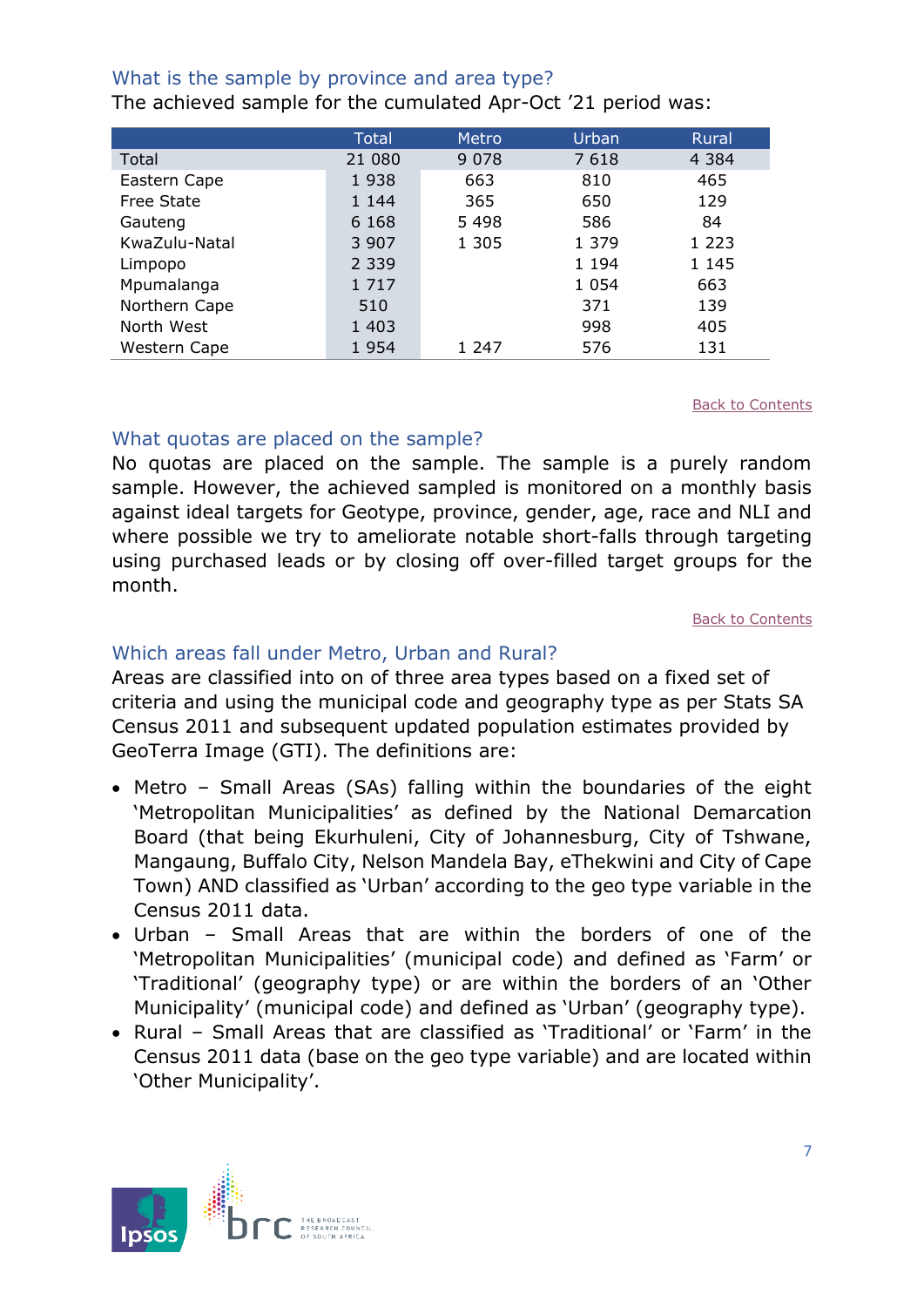It must be noted that in the CATI DAR method we rely on respondents to self-classify their geo type if they live outside a Metropolitan Municipality, as follows:

#### *S7. COMMSIZE*

*Which of the following applies to where you live? SA. READ OUT.*

| Metropolitan area AUTOFILL IF S6 CODED AS METROPOLITAN MUNICIPALITY.<br><b>ONLY SHOW OPTIONS 2 AND 3.</b> |
|-----------------------------------------------------------------------------------------------------------|
| City, town, large or small village                                                                        |
| Rural settlement or deep rural                                                                            |

To ameliorate possible miss-classifications we have been asking respondents since the start of November 2021 to name the suburb or town where they live (for the purposes of geo type classification, the 'sub-place') from a pre-coded list of available sub-places in South Africa, filtered by the province and district municipality recorded earlier in the interview. We are able to link these back to a Small Area code for more exact classification.

For a full list of the areas under each area type, please refer to the BRC website.

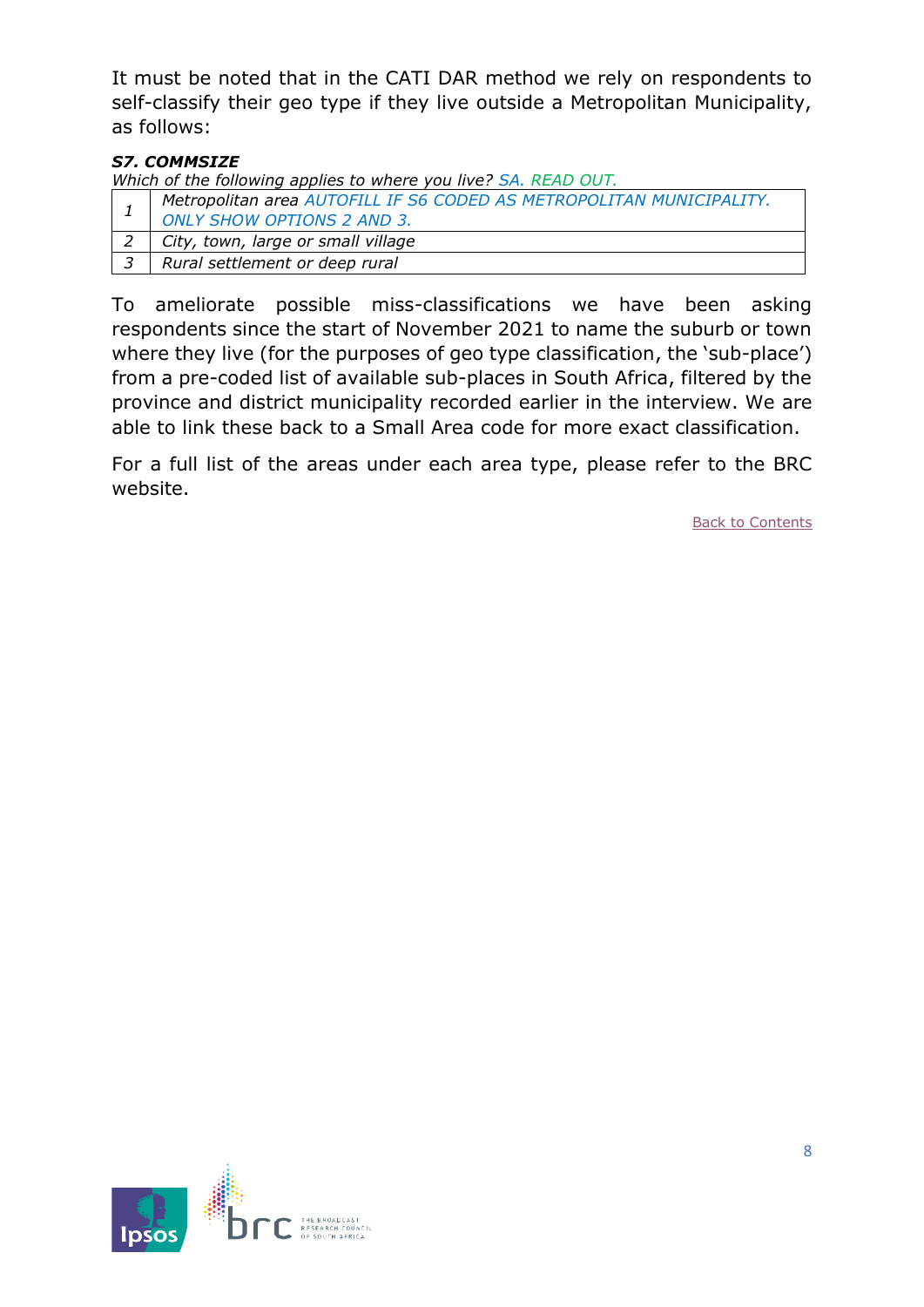## <span id="page-8-0"></span>Data

#### <span id="page-8-1"></span>How often is data released?

The ultimate goal is to release CATI DAR data monthly, based on a 12 month rolling sample. The first 12-month sample (April '21 – March '22) will be available in April/May 2022. Data will be released within 6 weeks after the last month, pending successful scrutiny.

[Back to Contents](#page-1-0)

#### <span id="page-8-2"></span>What data is released?

Full datasets, based on 12 months of fieldwork (or a sample of 36 000) will be released via Third-Party Software providers on a monthly basis once the 12-month rolling sample kicks in. A listenership summary will also be provided with each release.

Station dashboards and a listenership report will be released with each data release. The dashboards are produced for each Commercial and Public Broadcast Service (PBS) station and for community stations with a p7d listenership base of 40 or more. The dashboards outline the listening figures, station-listener profiles (demographics, device and location) and quarter-hour curves. The dashboards are available from the BRC.

Detailed release presentations and station dashboards will be produced on a quarterly basis.

Below is a gantt chart showing estimated production timings for the Apr'21- Mar'22 release:

| Apr'21-March'22               | $28 -$<br>Mar | $04 -$<br>Apr | $11 -$<br>Apr | $18 -$<br>Apr | $25 -$<br>Apr | $02 -$<br>May | $09 -$<br>May | $16 -$<br>May |
|-------------------------------|---------------|---------------|---------------|---------------|---------------|---------------|---------------|---------------|
| Fieldwork completed           |               |               |               |               |               |               |               |               |
| Coding and data<br>processing |               |               |               |               |               |               |               |               |
| Weighting and<br>projection   |               |               |               |               |               |               |               |               |
| Scrutiny                      |               |               |               |               |               |               |               |               |
| Data release                  |               |               |               |               |               |               |               |               |
| Listenership report           |               |               |               |               |               |               |               |               |
| Release deck                  |               |               |               |               |               |               |               |               |
| Dashboard                     |               |               |               |               |               |               |               |               |

[Back to Contents](#page-1-0)

#### <span id="page-8-3"></span>How far back can I trend the data?

Since BRC RAMS Amplify is a new service, trending starts rom the service's first release, namely Apr'21-Aug'21 released in October 2021.



[Back to Contents](#page-1-0)

9